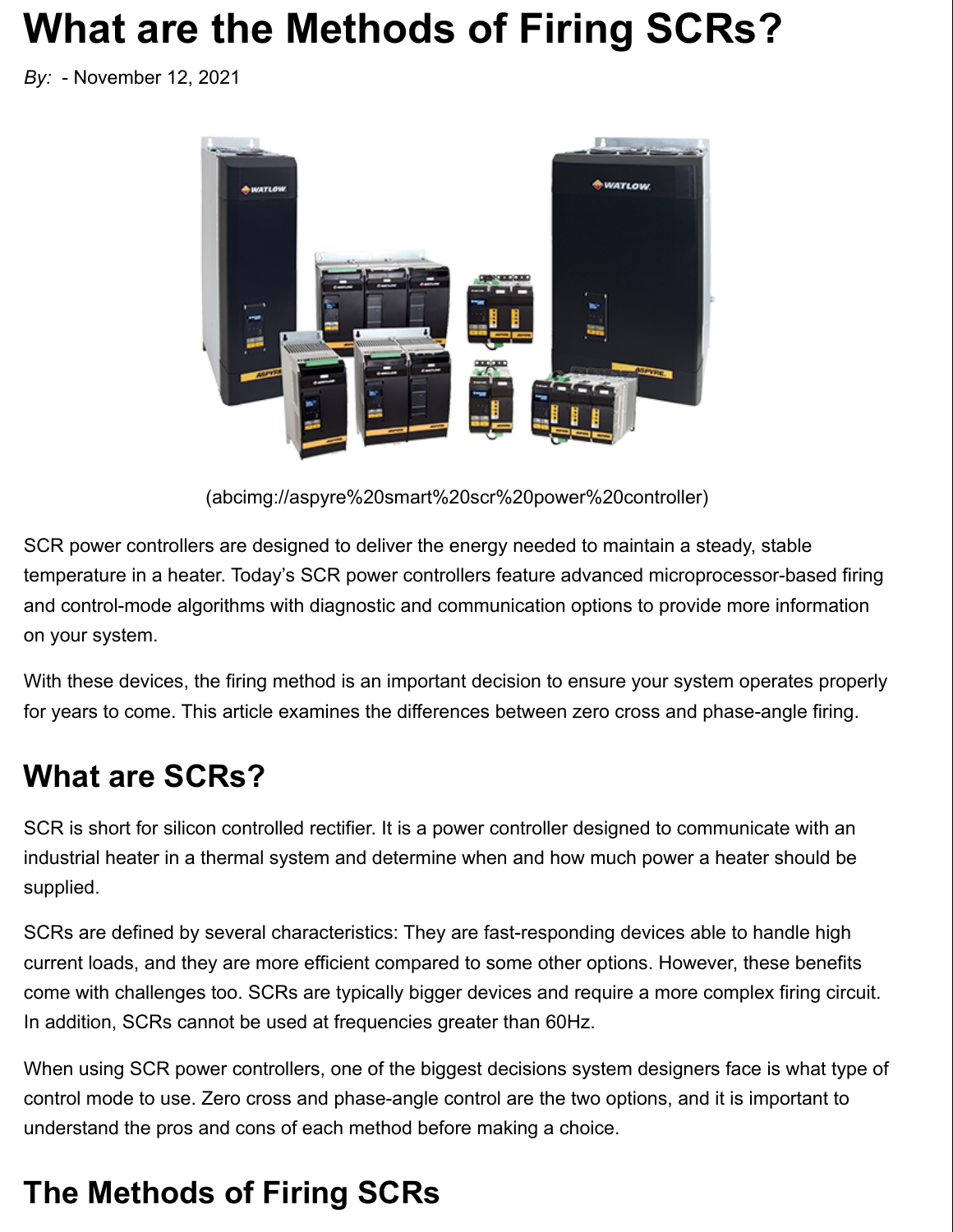There are two methods for firing SCR power controllers: Zero cross and phase angle. Not all SCRs can be fired by both methods, and some situations dictate the method required. Typical, traditional heaters are made with Nichrome wire, which supports both zero-cross and phase-angle firing. This gives you flexibility when selecting an SCR for your system.

With that flexibility, it is important to understand the advantages and disadvantages of each firing method. As always, Watlow® representatives are well-versed in each method and can walk you through the options for your specific situation.

## **Zero Cross**

Zero-cross firing is the principle of allowing all or a few sine waves into the heater to create heat. The SCR is commanded on as the electrical sine wave passes through zero potential. By using this timing, no electromagnetic interference (EMI) is created. This allows for a heater load to be finely controlled while limiting a low power factor. This method is ideal for stable resistance heaters, such as Nichrome. However, there are limitations: Voltage and current will be rising and falling, or "in-phase," and as a result, current limiting is not possible. This is the primary reason why zero cross is not the correct method for controlling variable resistance heaters. Other pros and cons include:

### **Pros**

- Low EMI
- Conducted and radiated
- Fewer components
- Higher calculated Mean Time Between Failures (MTBF)
- No power factor concerns

### **Cons**

- No soft start
- No current limiting
- Not for transformer-coupled loads

# **Phase Angle**

Phase-angle firing is the principle of firing within the sine wave. In this method, every sine wave is used; however, only a portion of that sine wave. For example, if the duty required at time x is 30%, the power controller will not conduct for the first 70% of the sine wave and then conduct for the last 30%. This will result in only 144 volts being delivered to the load on a 480 volt source. This method also causes current to lead voltage, which allows for current limiting. This becomes extremely beneficial with non-linear heater technology such as molybdenum disilicide. Phase-angle firing also creates "harmonics," which is a common occurrence when conduction begins within a sine wave.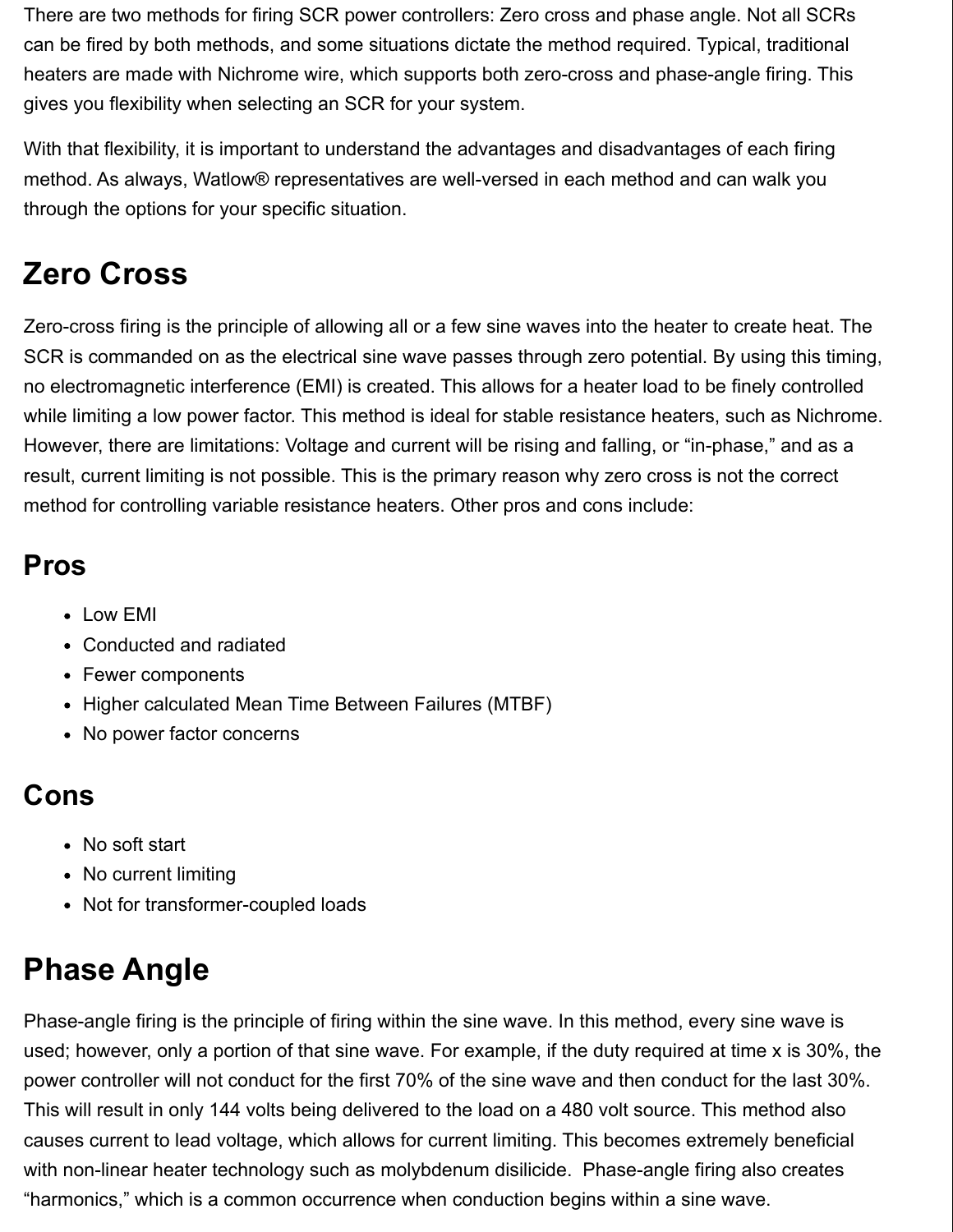Consider a dimmer switch on a light bulb. If the dimmer switch is set to 50%, you will likely hear the light bulb ringing or buzzing. The element is physically shaking to generate this noise. Harmonics can be either radiated (the kind you can hear) or conducted (sent back through the power line).

Every piece of electronic equipment creates harmonics and can withstand a certain amount of harmonics. That said, devices overwhelmed by harmonics will fail. This means conducted lines need additional technology – chokes, coils, filters, etc. – to eliminate these emissions.

Other pros and cons include:

#### **Pros**

- Voltage soft start option
- High hot to cold resistance ratio loads
- "Infinite" resolution within sine wave
- Current limiting
- Great for fast-acting loads

#### **Cons**

- Costly
- Complex circuitry, low MTBF
- High harmonic distortion and EMI
- Multiple panel units can cause crosstalk problems
- AC sine wave notching

## **How Does an SCR Affect the Life of the Heater?**

Using an SCR maximizes the life of your heater by maintaining a steady temperature in the heater. By reducing the number of heat-up, cool-down cycles, the heater element is subjected to less oxidation.

Think about the oven in your home. If you set your oven to 400 degrees Fahrenheit, a big relay – a contactor – pulls in, and the element warms up. As the oven reaches 400 degrees, the relay releases and the element begins to cool down. When it warms up, it expands. It shrinks as it cools down. During the heat-up phase, a shell of oxidation, or rust, forms. During the cooling phase, the rust flakes off. Every heat-up, cool-down cycle generates wear and tear on the wire. This reduction of the heater element will result in a shorter life.

This is why SCRs lead to a longer life of the heater. The rapid switch between on and off leads to a more stable temperature, which leads to longer heater life.

# **Which Method is Right for Your System?**